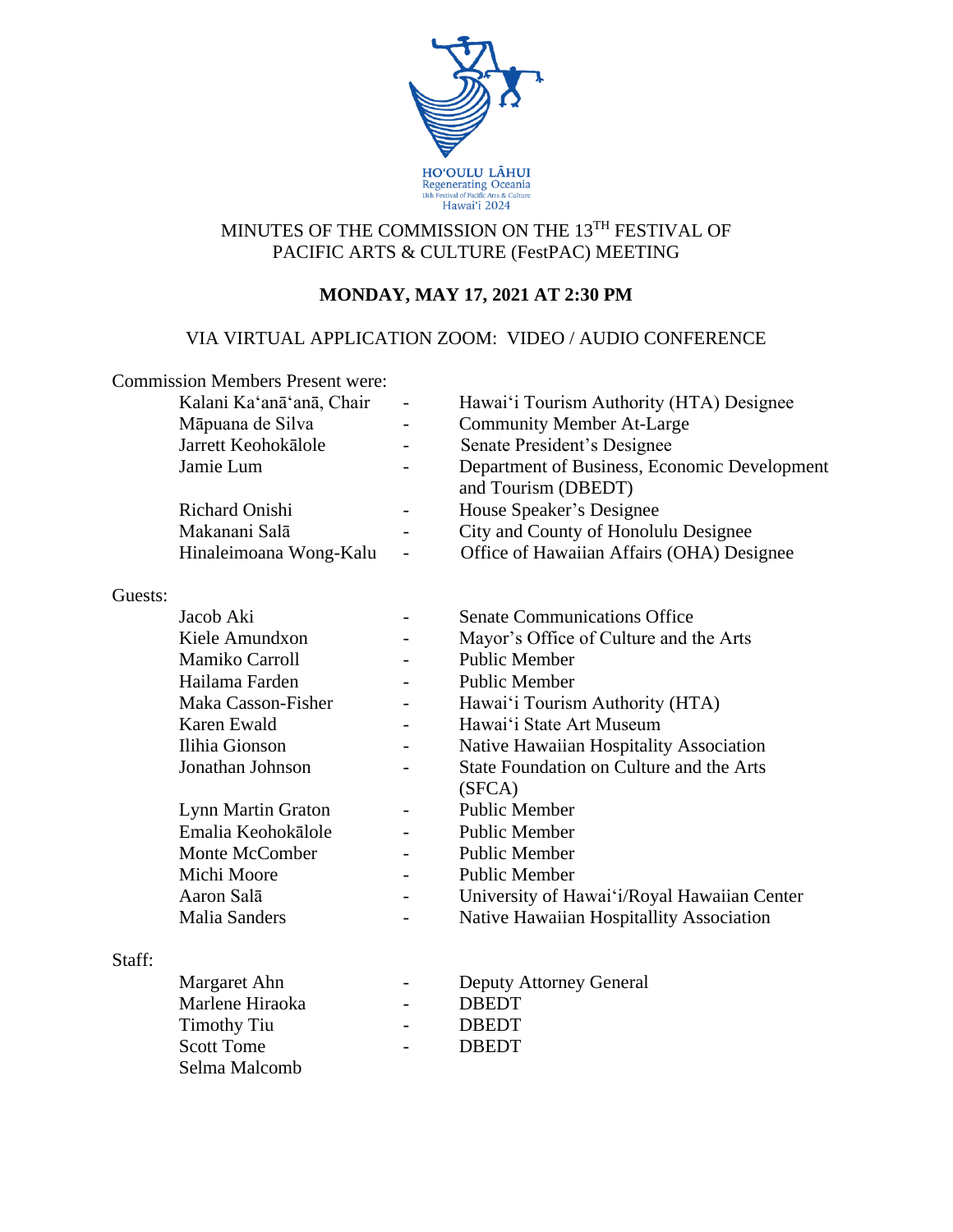Minutes of the Commission on the 13<sup>th</sup> Festival of Pacific Arts & Culture Monday, May 17, 2021 at 2:30pm via ZOOM Page 2 of 6

Apologies:

Snowbird Bento **-** Community Member At-Large

### **CALL TO ORDER**

The meeting was called to order by Chair Kalani Ka'anā'anā at 2:34 p.m., who welcomed everyone present via ZOOM and Facebook Live.

Chair Ka'anā'anā called upon Mr. Keohokālole to introduce Ms. Emalia Keohokālole. Commissioner Keohokālole introduced Ms. Keohokālole as the matriarch of the Keohokālole '*ohana* (family) who graciously agreed to do the *wehena* (opening).

Ms. Keohokālole expressed *mahalo* (gratitude) to Commissioners for their commitment to the *kuleana* (privileges and duties) of FestPAC. She explained that the Keohokālole '*ohana* grew up on Kāneʻohe Bay, once the site of the only black sand beach on Oʻahu named *Nāonealaʻa*. This area was the kuleana of chief La'amaikahiki who settled there in the 13<sup>th</sup> century. In 1737, a peace accord was agreed to on the beach of Nāonealaʻa between Laʻamaikahiki and other chiefs of lands nearby. The chiefs met on the shores of Nāonealaʻa, embraced, and wept together as a confirmation of the peace accord that called for a ceasefire. This area is where Sen. Keohokālole grew up. Our *limu ʻeleʻele,* (dark edible seaweeds) varieties of *iʻa* (fish) and other foods were gathered there. To honor this sacred place, the Keohokālole ʻ*ohana* composed an *oli* (chant) to honor the chiefs of this *wahi pana* (storied place) and to create a commemoration of the peace accord that occurred there. Ms. Keohokālole shared the *oli* (chant).

Chair Ka'anā'anā expressed gratitude to Ms. Keohokālole. Other Commissioners expressed thanks, too. Ms. Salā commented that it was an appropriate story to share with Commissioners since Hawai'i will be inviting people from all over the Pacific to Hawaiʻi for this Festival.

#### **PUBLIC TESTIMONY ON AGENDA ITEMS**

Chair Ka'anā'anā invited members of the public to testify on the agenda items. Hearing none, he continued with agenda items.

#### **APPROVAL OF MAY 3, 2021 MEETING MINUTES**

The minutes were distributed and reviewed by Commissioners. Chair Ka'anā'anā asked for a motion and it was made by Commissioner Lum and seconded by Commissioner de Silva to adopt the minutes unamended. A roll call vote was requested with the following Commissioners approving the motion to approve the minutes: Chair Ka'anā'anā, Ms. de Silva, Ms. Lum, Ms. Wong-Kalu, Ms. Salā, Mr. Keohokālole, Mr. Onishi. Motion was unanimously approved.

## **NOMINATION AND ELECTION OF COMMISSION VICE CHAIR**

Chair Ka'anā'anā mentioned that the nomination and selection of a Commission Vice-Chair was discussed during the last meeting. Only one nomination was presented during the last meeting for Ms. Salā; however, Chair expressed that he wanted to open the floor to see if Commissioners had other nominations. Hearing none, Ms. Lum moved that nominations be closed and Mr. Oishi seconded the motion. A roll call vote was requested with the following Commissioners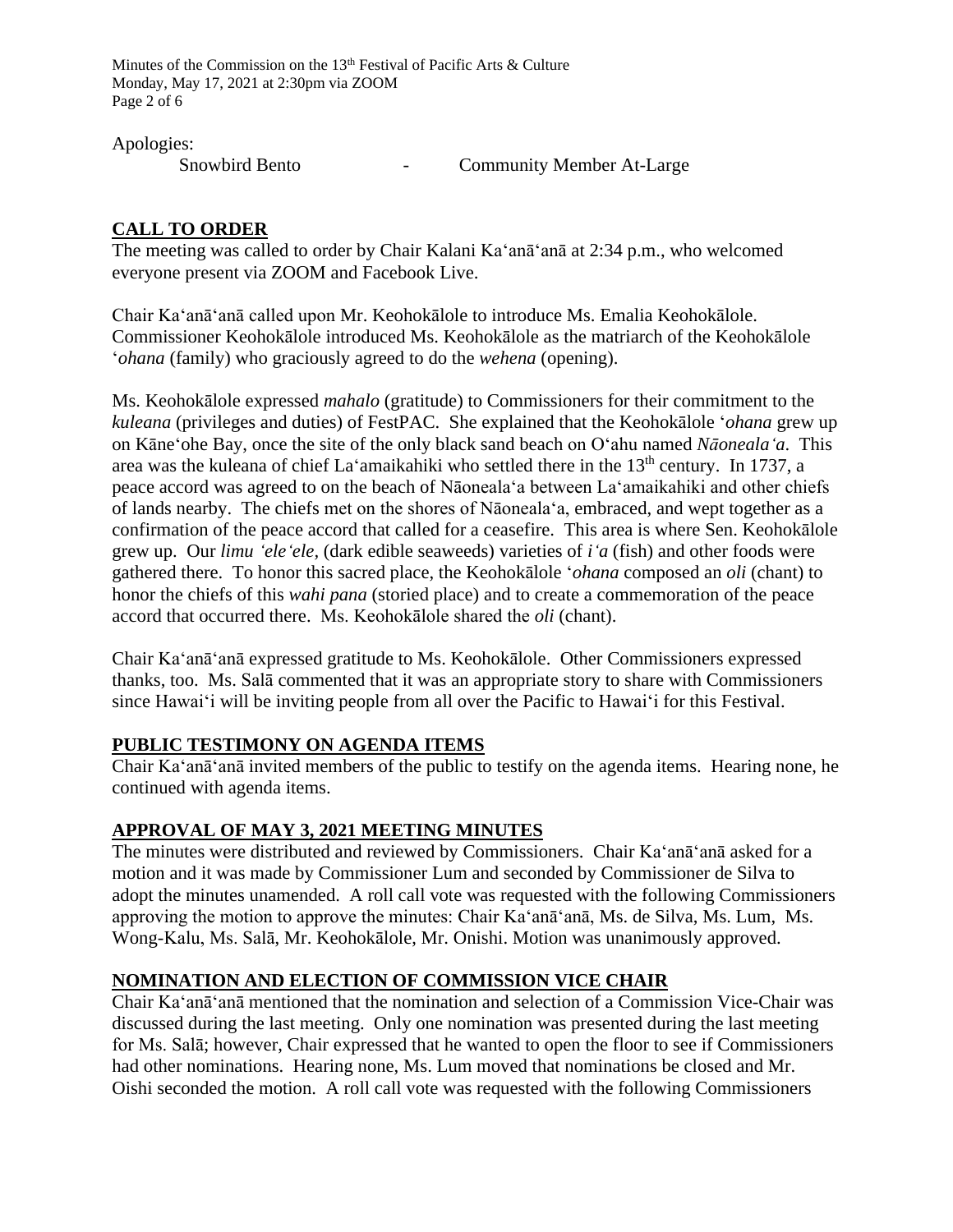Minutes of the Commission on the 13<sup>th</sup> Festival of Pacific Arts & Culture Monday, May 17, 2021 at 2:30pm via ZOOM Page 3 of 6

approving nominations be closed: Chair Ka'anā'anā, Ms. de Silva, Ms. Lum, Ms. Wong-Kalu, Ms. Salā, Mr. Keohokālole, Mr. Onishi.

Upon closure of the nominations, a motion was made by Mr. Onishi to approve Ms. Salā as Vice Chair of the Commission and was seconded by Ms. de Silva. A roll call vote was requested with the following Commissioners approving the motion of Ms. Salā as the Vice Chair of the Commission: Chair Kaʻanāʻanā, Ms. Salā, Ms. Wong-Kalu, Ms. de Silva, Ms. Lum, Mr. Keohokālole, Mr. Onishi. Motion was unanimously approved. Chair Kaʻanāʻanā invited Ms. Salā to speak. Ms. Salā expressed *mahalo* to Commissioners for their vote of confidence and looks forward to working hard on the Commission.

### **DISCUSSION OF HONORARY FESTIVAL CHAIR**

Chair Ka'anā'anā expressed that regarding the discussion of appointing a Festival Chair, Commissioners were asked to think about making suggestions at today's meeting. Chair Kaʻanāʻanā mentioned that after receiving suggestions today, he would call each candidate to determine their interest. He also mentioned that by the Quarterly Meeting, he is hopeful that the Commission would be able to vote and appoint an Honorary Chair of the Festival.

Ms. de Silva commented that if the Commission is considering appointing a Festival Director, she felt it would be appropriate to wait until the Festival Director is selected before selecting an Honorary Festival Chair. She further commented that she would like the positions to be complementary and include a male and female. She indicated that after the last meeting, she consulted with Mr. Kīhei de Silva and they both felt that it would be better for the Commission to wait to select an Honorary Chair; however, she is happy to follow the wishes of the Commission.

Ms. Wong-Kalu expressed support of Ms. de Silva's comments. She further mentioned that when it comes to on-the-ground leadership, it would be important for the Festival Director to be sure that the work gets done. She sees the Honorary Festival Chair as one who would fulfill the roll as an Ambassador for the Festival as well as for the Hawaiian community. Ms. Wong-Kalu agreed with Ms. de Silva that both individuals would need to work together in a complementary way, would need to be in sync in terms of clarity of important matters, as well as offering a balance in approach and thought.

Chair Ka'anā'anā agreed and asked for other comments. Chair indicated that he would defer action on this agenda item until the next meeting since the Commission is not prepared to discuss the position of the Festival Director at this meeting. He requested that Commissioners think about individuals for both positions that could be discussed at the Commission's Quarterly Meeting.

Ms. Wong-Kalu also suggested that agenda items be written in a more standard manner to allow the Commission to discuss certain business. Chair Kaʻanāʻanā expressed that he will revisit the agenda item descriptions to give the Commission more flexibility and will seek guidance from Ms. Ahn. He further stated that assuming Governor Ige signs the legislation that extends the life of the Commission, it will give the Commission more flexibility in discussing items outside of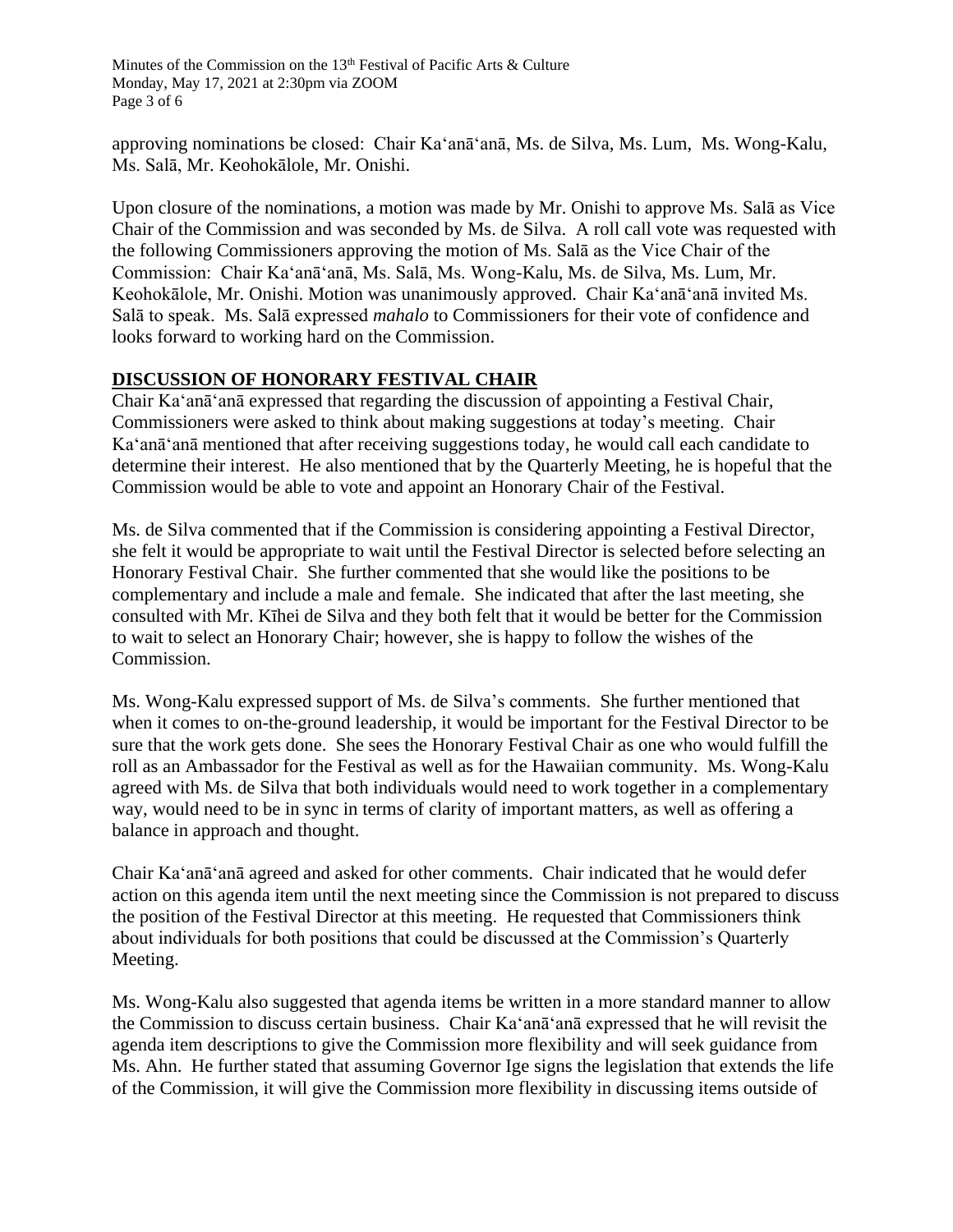Minutes of the Commission on the 13<sup>th</sup> Festival of Pacific Arts & Culture Monday, May 17, 2021 at 2:30pm via ZOOM Page 4 of 6

Commission meetings provided those matters are discussed at the following Commission meeting.

#### **DISCUSSION AND ACTION REGARDING THE DELEGATION OF AUTHORITY TO THE CHAIR OR DESIGNEE TO APPLY FOR GRANTS AND SECURE SPONSORSHIPS**

Chair Ka'anā'anā said this agenda item was part of the conversation from the last meeting during the process of applying for the ANA grant and other opportunities. For the purpose of transparency, he asked the Commission to consider giving him the authority to allow him to affix his signature on applications, with the Commission's full support.

Ms. Lum made a motion that the Commission delegate authority to the Commission Chair or Chair's designee to apply for grants and secure sponsorships and it was seconded by Mr. Keohokālole.

Mr. Onishi asked whether there were any concerns about this matter by the AG's office. He specifically asked whether the "designee" needed to be an individual approved by the Commission. Ms. Ahn commented that the decision would be up to the Commission. Ms. Ahn asked Chair Ka'anā'anā if he had anyone in mind. Chair used the Request for Information (RFI) as an example of using staff or another individual to draft the RFI. He would not want any delays to occur and if he is able to delegate the work, it would be helpful. He would continue to oversee the work.

Mr. Onishi expressed that he does not have any problems with the Chair coordinating and overseeing work so long as the Chair signs applications on the Commission's behalf. Mr. Onishi commented that he would have difficulty approving a designee to sign applications but agrees to have the Chair oversee the work. Mr. Onishi also commented that if there is a contractual relationship, for example with an individual who would be securing funding, he would be comfortable with this individual being allowed to sign certain documents if it is stated in the contract document. Chair Ka'anā'anā asked if Ms. Lum would consider removing the "designee" language in her previous motion. Ms. Lum amended her previous motion to remove the reference of a "designee", to which Mr. Keohokālole re-affirmed his second to the amended motion.

A roll call vote was taken to authorize the Commission Chair to be authorized to sign grant applications with the following Commissioners approving: Chair Ka'anā'anā, Ms. de Silva, Ms. Lum, Ms. Wong-Kalu, Ms. Salā, Mr. Keohokālole, Mr. Onishi. Motion was unanimously approved.

## **DISCUSSION OF REVISIONS TO THE FESTIVAL BUDGET**

Moving on to the next agenda item, Chair Ka'anā'anā indicated that staff did not receive any requests for revisions to the draft budget presented during the last meeting. He asked Commissioners if more time was needed for them to offer comments regarding the budget.

Ms. Salā commented that with respect to the venues and facilities budget, under venue production related to security, crowd control, etc., it would depend upon whether it was an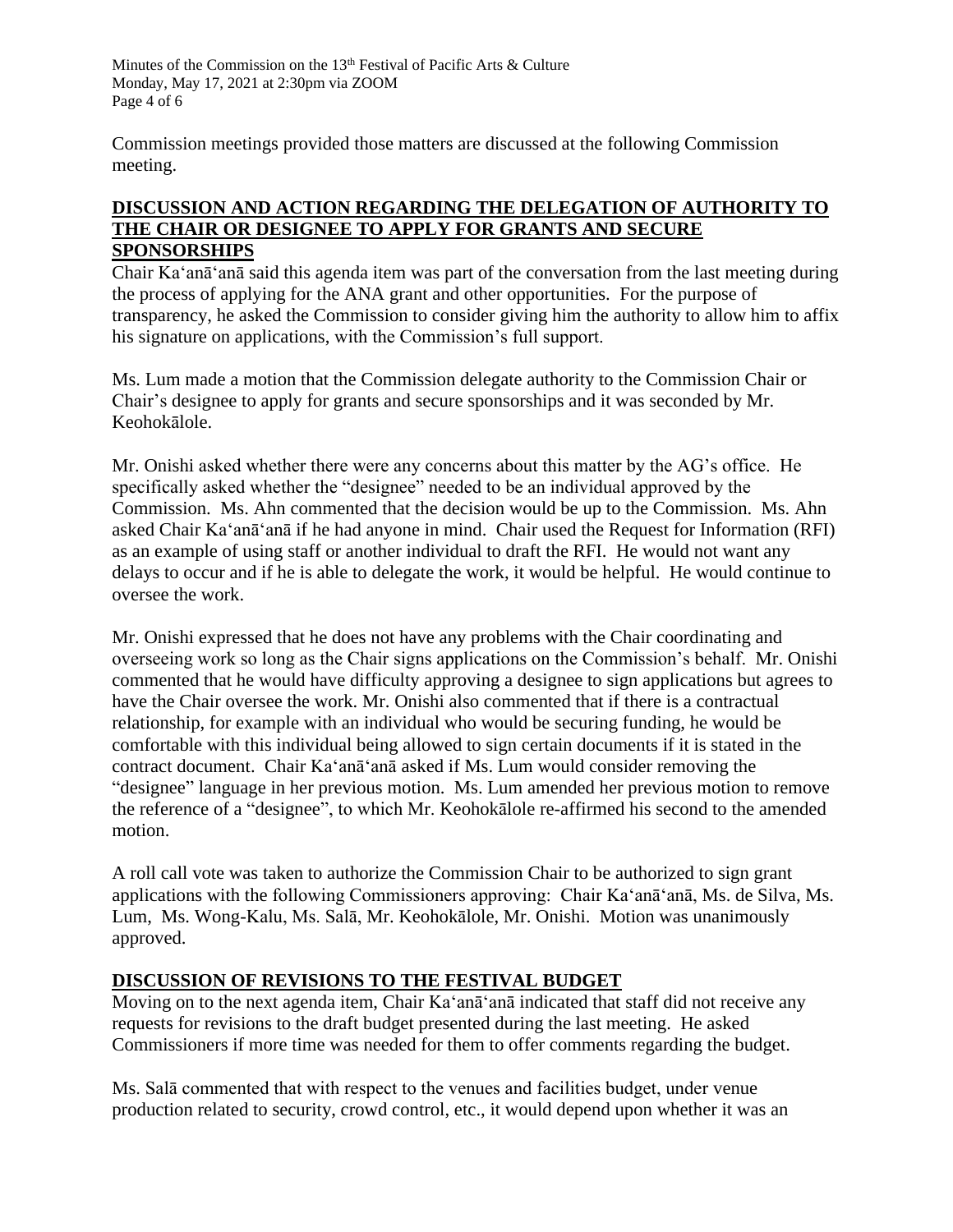outdoor venue for the Festival Village. The budget allocation might be sufficient; however, it also might be way under budget.

Chair Ka'anā'anā said he would like the Commission to feel comfortable with a base budget but understood that it would be revised as planning progressed. Ms. Lum commented that since DBEDT has the finance administration piece, she will review the budget again with a realistic view in light of the current situation and will offer further comments at the next meeting. Mr. Onishi commented that the draft budget is a starting point with the understanding that it is a working budget that is subject to change as planning continues. He indicated that attempting to determine how revenue will be raised is very important. He mentioned that previously, the Commission explored the possibility of retaining a professional fundraiser. During the 2020 Festival planning many potential individuals expressed that the timeline was too short to effectively raise funds. Mr. Onishi believes that it is a good time for the Commission to revisit this issue again and reach out to individuals and businesses to collect their thoughts regarding fundraising goals, etc. He stressed that the Commission needed to determine whether the budget is attainable. Chair Ka'anā'anā indicated that he and Ms. Lum have been working to craft a RFI draft for fundraising.

### **DISCUSSION ON SUB-COMMITTEE PROGRESS AND FESTIVAL VENUE FORMS**

Chair Ka'anā'anā reported that he received a few venue forms – one from ʻIolani Place and the other from the Hawaiʻi Convention Center (HCC). He requested that Mr. Tome forward forms received to Commissioners. Chair asked for comments and/or red flags and that it would be a good time to bring these issues forward.

Ms. Salā reported that the City & County of Honolulu departments have received the forms, however, they have not submitted the completed forms to her office. Regarding comments, departments have expressed concern about the length of time being requested – from June 1 – June 17, 2024, especially related to Magic Island and Ala Moana Park. Ms. Salā also indicated that departments would need to inform the neighborhood boards before issuing permits. There will be challenges related to approving requests for the duration of use. She mentioned that if it is for a one-time event, it will probably be viewed more favorably. As a point of information, Magic Island has reduced the number of available parking stalls. Ms. Salā commented that she will need to inform departments, in advance, about all of these requests. Another issue is the need for secured and locked space for items left at the venue.

Ms. de Silva indicated that participants in past Festivals would usually leave with their items as opposed to leaving it at the venue. She further commented that during other Festivals, Hawaiʻi's artisans and those of other countries chose not to leave their belongings at the venue. She mentioned that it was part of their *kuleana* of not leaving things in one location when traveling elsewhere to another location.

Chair Ka'anā'anā mentioned that the June 7, 2021, meeting would be a Quarterly Planning Meeting. He asked if this was too soon to make decisions regarding venue selection. Ms. Salā said that it would be good to get into more detail regarding venues at that time. Chair indicated that if venue forms are submitted by the June  $7<sup>th</sup>$  meeting, the Commission should plan on voting for venues at that meeting. He is especially concerned about venues that require input and